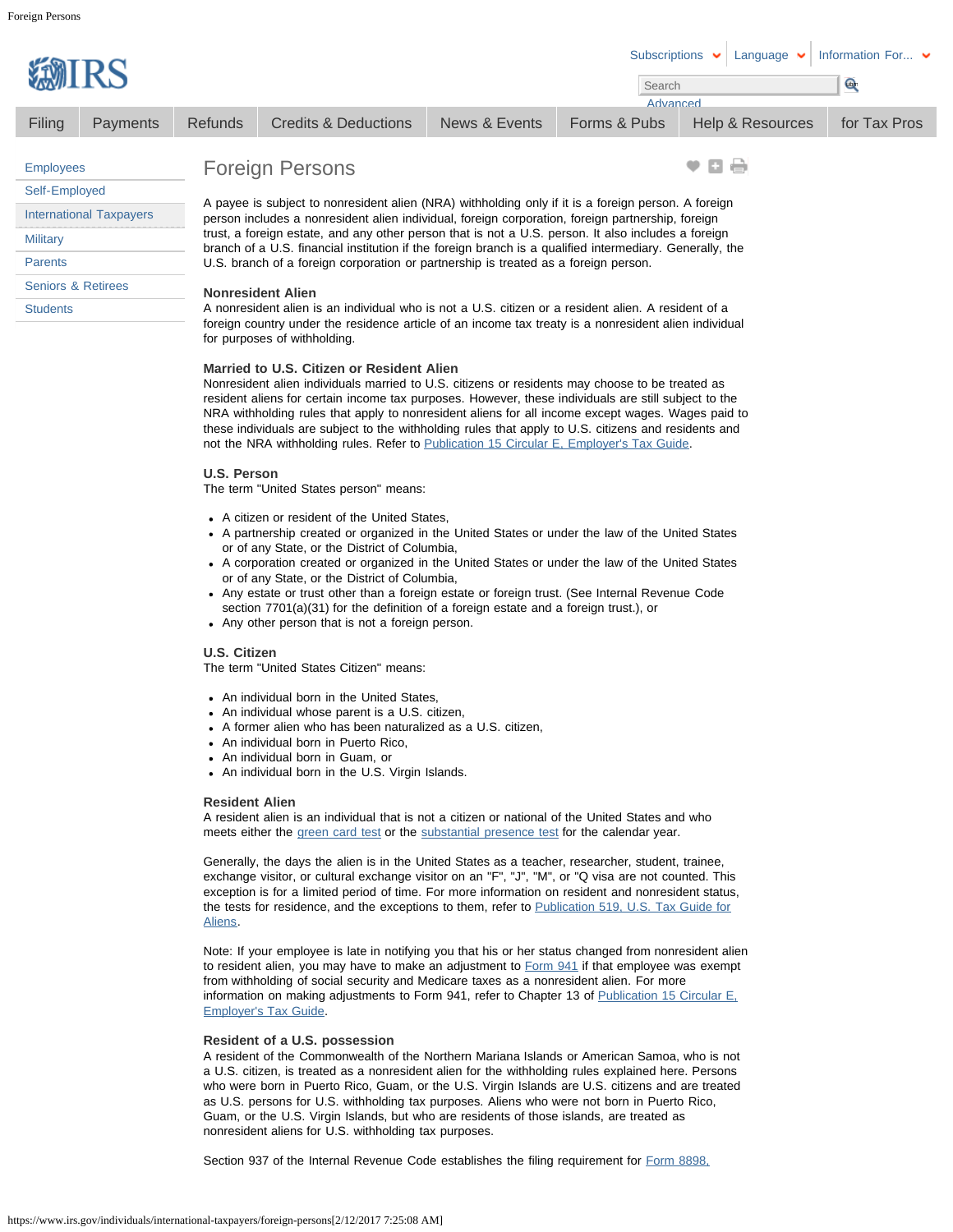[Statement for Individuals Who Begin or End Bona Fide Residence in a U.S. Possession.](https://www.irs.gov/uac/Form-8898,-Statement-for-Individuals-Who-Begin-or-End-Bona-Fide-Residence-in-a-U.S.-Possession) This form reports each change of residency to or from a U.S. possession. The IRS is authorized to impose a \$1,000 penalty on any taxpayer who is liable to file this form, but who fails to file it.

Under section 937 of the Internal Revenue Code, an individual is generally considered a bona fide resident of a possession if

- 1. he or she is physically present in the possession for 183 days during the taxable year (however, U.S. citizens and resident aliens are permitted certain exceptions to the 183-day rule.),
- 2. does not have a tax home outside the possession during the tax year, and
- 3. does not have a closer connection to the U.S. or a foreign country.

Internal Revenue Code section 937 also establishes new criteria for determining whether income is sourced in a U.S. possession. For more information refer to  $AJCA - New Rules Regarding U.S.$ [Possessions.](https://www.irs.gov/individuals/international-taxpayers/american-jobs-creation-act-rules-regarding-u-s-possessions)

### **Foreign Corporations**

A foreign corporation is one that does not fit the definition of a domestic corporation. A domestic corporation is one that was created or organized in the United States or under the laws of the United States, any of its states, or the District of Columbia.

#### **Guam or Northern Mariana Islands Corporations**

A corporation created or organized in, or under the laws of, Guam or the Commonwealth of the Northern Mariana Islands (CNMI) is not considered a foreign corporation for the purpose of withholding tax for the tax year if:

- 1. At all times during the tax year less than 25 percent in value of the corporation's stock is owned, directly or indirectly, by foreign persons, and
- 2. At least 20 percent of the corporation's gross income is derived from sources within Guam or the CNMI for the 3-year period ending with the close of the preceding tax year of the corporation (or the period the corporation has been in existence, if less).

**Note:** The provisions discussed below under *U.S. Virgin Islands and American Samoa Corporations* will apply to Guam or CNMI corporations when an implementing agreement is in effect between the United States and that possession.

#### **Virgin Islands and American Samoa Corporations**

A corporation created or organized in, or under the laws of, the Virgin Islands or American Samoa is not considered a foreign corporation for the purposes of withholding tax for the tax year if:

- 1. At all times during the tax year less than 25 percent in value of the corporation's stock is owned, directly or indirectly, by foreign persons.
- 2. At least 65 percent of the corporation's gross income is effectively connected with the conduct of a trade or business in the Virgin Islands, American Samoa, Guam, the CNMI, or the United States for the 3-year period ending with the close of the tax year of the corporation (or the period the corporation or any predecessor has been in existence, if less), and
- 3. No substantial part of the income of the corporation is used, directly or indirectly, to satisfy obligations to a person who is not a bona fide resident of the Virgin Islands, American Samoa, Guam, the CNMI, or the United States.

#### **Foreign Private Foundation**

A private foundation that was created or organized under the laws of a foreign country is a foreign private foundation. Gross investment income from sources within the United States paid to a qualified foreign private foundation is subject to NRA withholding of a 4 percent excise tax (unless exempted by a treaty) rather than the ordinary statutory 30 percent income tax.

**Other Foreign Organizations, Associations, and Charitable Institutions**

An organization may be exempt from income tax under section 501(a) of the Internal Revenue Code even if it was formed under foreign law. Generally, you do not have to withhold tax on payments of income to these foreign tax-exempt organizations unless the IRS has determined that they are foreign private foundations. As a general rule, such foreign tax-exempt organizations should file [Form W-8EXP](https://www.irs.gov/uac/form-w-8exp-certificate-of-foreign-government-or-other-foreign-organization-for-united-states-tax-withholding) with the withholding agent in order to establish their status as a foreign tax-exempt organization.

Payments to these organizations, however, must be reported on [Form 1042-S,](https://www.irs.gov/uac/about-form-1042s) even though no tax is withheld.

You must withhold tax on the unrelated business income (as described in [Publication 598, Tax on](https://www.irs.gov/publications/p598/index.html) [Unrelated Business Income of Exempt Organizations\)](https://www.irs.gov/publications/p598/index.html) of foreign tax-exempt organizations in the same way that you would withhold tax on similar income of nonexempt organizations.

#### **U.S. Branches of Foreign Persons**

In general, a payment to a U.S. branch of a foreign person is a payment made to the foreign person. You may, however, treat payments to U.S. branches of foreign banks and foreign insurance companies that are subject to U.S. regulatory supervision as payments made to a U.S.